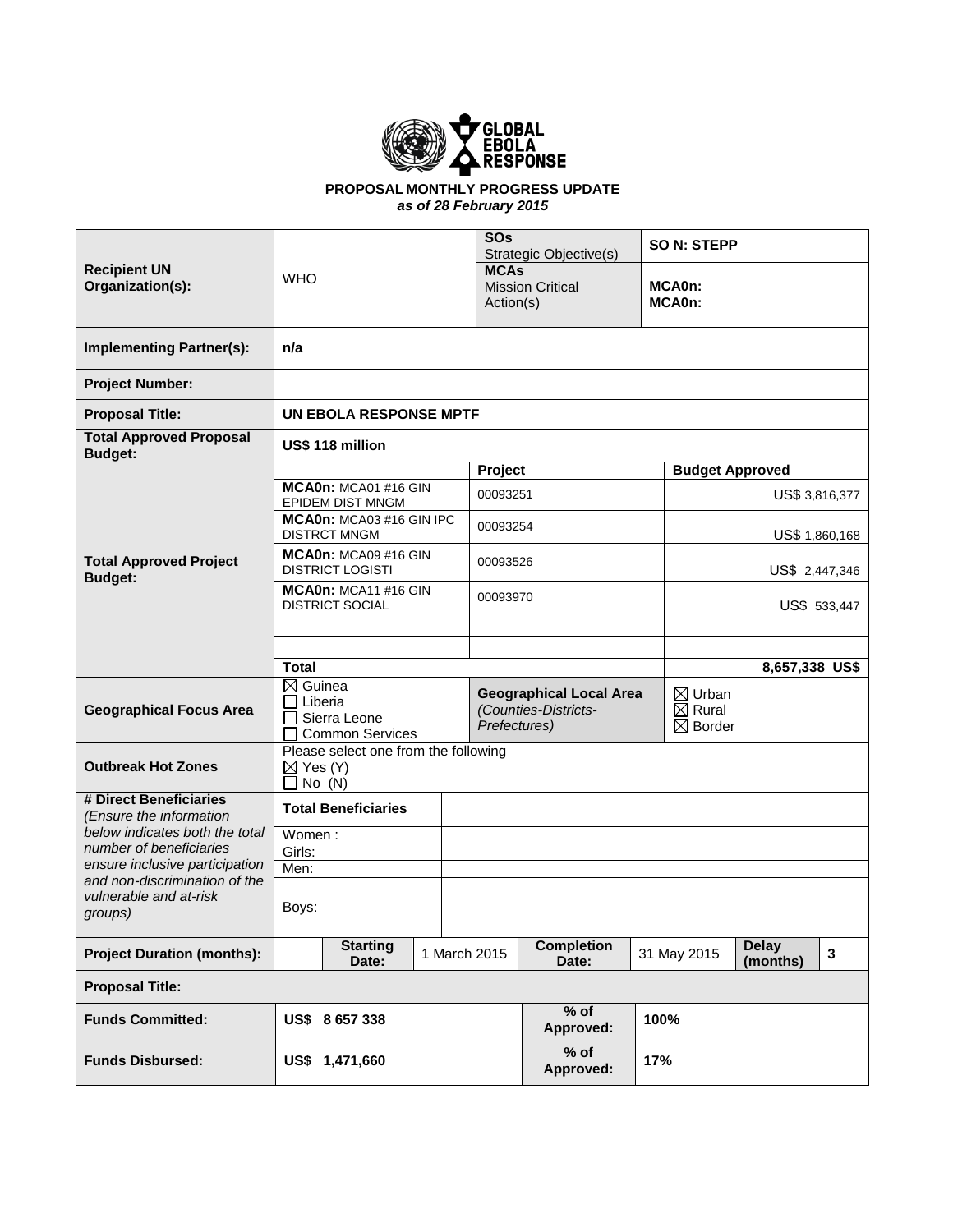#### **PROPOSAL – MONTHLY PROGRESS UPDATE RESULT MATRIX**

| Strategic Objective to which the Proposal is contributing <sup>1</sup>                          |                                                                                             |                                |                                                  |                                                    |                                             |                                                                    |  |
|-------------------------------------------------------------------------------------------------|---------------------------------------------------------------------------------------------|--------------------------------|--------------------------------------------------|----------------------------------------------------|---------------------------------------------|--------------------------------------------------------------------|--|
| <b>MCA[1]</b><br>Identify and trace people with Ebola                                           |                                                                                             |                                |                                                  |                                                    |                                             |                                                                    |  |
| <b>Output Indicators</b>                                                                        |                                                                                             | Geographic<br>al Focus<br>Area | <b>Target (as per</b><br><b>Proposal Matrix)</b> | <b>Quantitative Results</b><br>achieved at Month 1 | <b>Planned %</b><br><b>Delivery</b><br>Rate | <b>Effective %</b><br><b>Delivery</b><br>Rate at<br><b>Month 1</b> |  |
| Prompt case investigation, identification of all potential contacts, effective data integration |                                                                                             |                                |                                                  |                                                    |                                             |                                                                    |  |
| 1.                                                                                              | <b>Proportion of</b><br>suspect cases<br>investigated within<br>24 hours of<br>notification | Guinea                         | $\geq 90\%$                                      | 5-6 days                                           |                                             |                                                                    |  |
| 1.                                                                                              | Weekly average of<br>proportion of<br>contacts monitored                                    | Guinea                         | ≤ 95%                                            | 97%                                                |                                             |                                                                    |  |

| Strategic Objective to which the Proposal is contributing <sup>2</sup>                                                                                                                             |                                                   |                                           |                                                    |                                             |                                                                    |  |  |  |
|----------------------------------------------------------------------------------------------------------------------------------------------------------------------------------------------------|---------------------------------------------------|-------------------------------------------|----------------------------------------------------|---------------------------------------------|--------------------------------------------------------------------|--|--|--|
| $MCA$ [ 3 ]                                                                                                                                                                                        | Care for persons with Ebola and infection control |                                           |                                                    |                                             |                                                                    |  |  |  |
| <b>Output Indicators</b>                                                                                                                                                                           | Geographic<br>al Focus<br><b>Area</b>             | Target (as per<br><b>Proposal Matrix)</b> | <b>Quantitative Results</b><br>achieved at Month 1 | <b>Planned %</b><br><b>Delivery</b><br>Rate | <b>Effective %</b><br><b>Delivery</b><br>Rate at<br><b>Month 1</b> |  |  |  |
| Health Care workers trained on IPC and adhere to correct IPC guidelines, are mentored on the job and<br>receive adequate supervision on the application of IPC practices and remain free of Ebola. |                                                   |                                           |                                                    |                                             |                                                                    |  |  |  |
| Number of new<br>2.<br>health care workers<br>infected by district                                                                                                                                 | Guinea                                            | 0                                         | 6                                                  |                                             |                                                                    |  |  |  |

 $\overline{a}$ <sup>1</sup> Proposal can only contribute to one Strategic Objective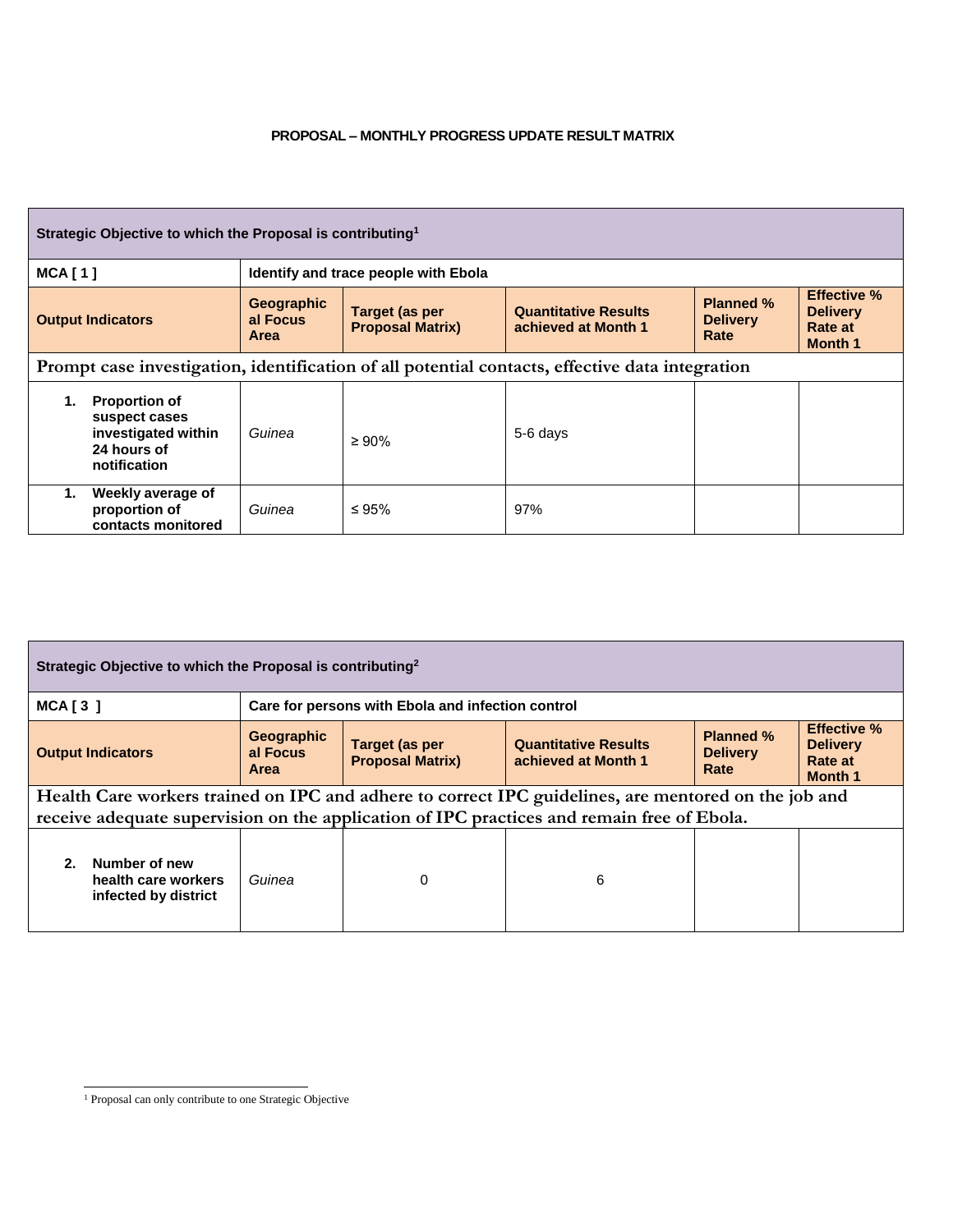| Strategic Objective to which the Proposal is contributing <sup>3</sup>                                                                                                                                             |                                              |          |                                                    |                                             |                                                                    |  |  |
|--------------------------------------------------------------------------------------------------------------------------------------------------------------------------------------------------------------------|----------------------------------------------|----------|----------------------------------------------------|---------------------------------------------|--------------------------------------------------------------------|--|--|
| <b>MCA[9]</b>                                                                                                                                                                                                      | Reliable supplies of materials and equipment |          |                                                    |                                             |                                                                    |  |  |
| <b>Output Indicators</b>                                                                                                                                                                                           | Geographic<br>al Focus<br><b>Area</b>        |          | <b>Quantitative Results</b><br>achieved at Month 1 | <b>Planned %</b><br><b>Delivery</b><br>Rate | <b>Effective %</b><br><b>Delivery</b><br>Rate at<br><b>Month 1</b> |  |  |
| Continuous availability of supplies and logistics for EVD public health intervention at district level, proper<br>and effective use of supplies and logistics, proper and effective management of the supply chain |                                              |          |                                                    |                                             |                                                                    |  |  |
| Incidences of stock out of<br><b>PPEs</b>                                                                                                                                                                          | Guinea                                       | $\Omega$ | 0                                                  |                                             |                                                                    |  |  |

| Strategic Objective to which the Proposal is contributing <sup>4</sup>                                                                                                                                                                                                                          |                                              |                                                  |                                                    |                                             |                                                                    |  |  |
|-------------------------------------------------------------------------------------------------------------------------------------------------------------------------------------------------------------------------------------------------------------------------------------------------|----------------------------------------------|--------------------------------------------------|----------------------------------------------------|---------------------------------------------|--------------------------------------------------------------------|--|--|
| <b>MCA [11]</b>                                                                                                                                                                                                                                                                                 | Social mobilization and community engagement |                                                  |                                                    |                                             |                                                                    |  |  |
| <b>Output Indicators</b>                                                                                                                                                                                                                                                                        | Geographic<br>al Focus<br><b>Area</b>        | <b>Target (as per</b><br><b>Proposal Matrix)</b> | <b>Quantitative Results</b><br>achieved at Month 1 | <b>Planned %</b><br><b>Delivery</b><br>Rate | <b>Effective %</b><br><b>Delivery</b><br>Rate at<br><b>Month 1</b> |  |  |
| Effective district level strategies and activities for social mobilization developed and implemented; existence<br>of community engagements and acceptance of EVD public health measures at district level; community<br>level and related challenges are identified and resolved in real time. |                                              |                                                  |                                                    |                                             |                                                                    |  |  |
| <b>Proportion of incidences of</b><br>community resistance<br>resolved                                                                                                                                                                                                                          | Guinea                                       | $\geq 90\%$                                      | 98%                                                |                                             |                                                                    |  |  |

**Qualitative achievements against outcomes and results:**

*Please, describe the achievements including documents, reports, evaluations. Please include pictures if possible*

*Section1: Results and Outcomes expected* 

*Section2: Impact on Gender Results*

*Section 3: Environmental Impact Assessment in reference to the proposal* 

*Section 4: Describe the conditions based on which the proposal might have change its destination (even partially)*

 $\overline{a}$ <sup>3</sup> Proposal can only contribute to one Strategic Objective